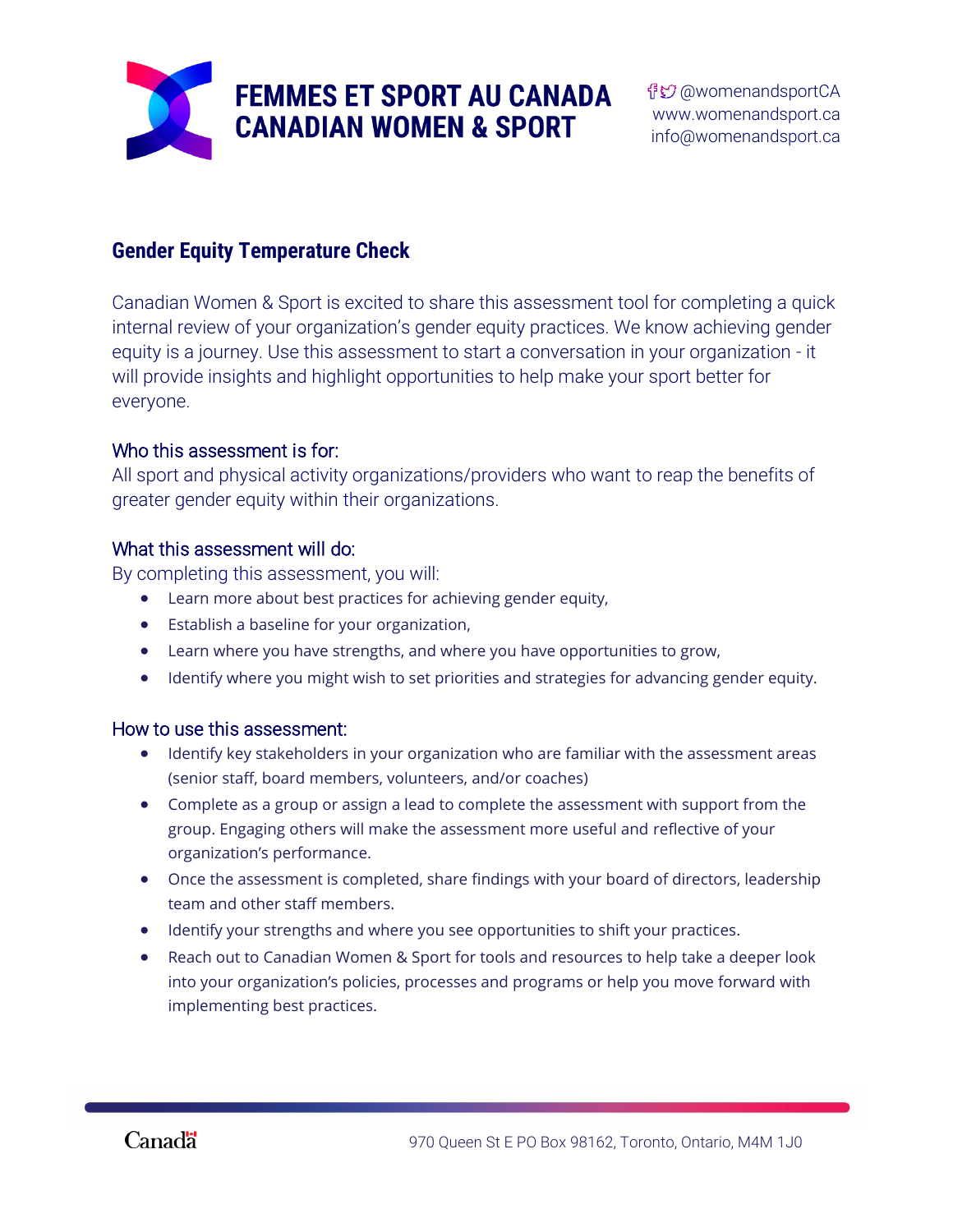The assessment should take you about 15 minutes to complete. Remember there are no right or wrong answers. Being reflective and honest about where your organization is currently will make the assessment more useful to your organization.

If you have any questions about the assessment, please contact [info@womenandsport.ca.](mailto:info@womenandsport.ca)

There are three parts to the temperature check:

- 1. Policies & Practices
- 2. Organizational Culture
- 3. Commitment & Readiness

In each of these sections, there are a number of best practices listed.

For each best practice, answer:

**Yes:** If you have completed or are actively engaged in this practice

**No**: If you have not taken up this practice as an organization or if it hasn't gone far enough to see results.

**N/A: I**f the practice cannot be applied at your organization.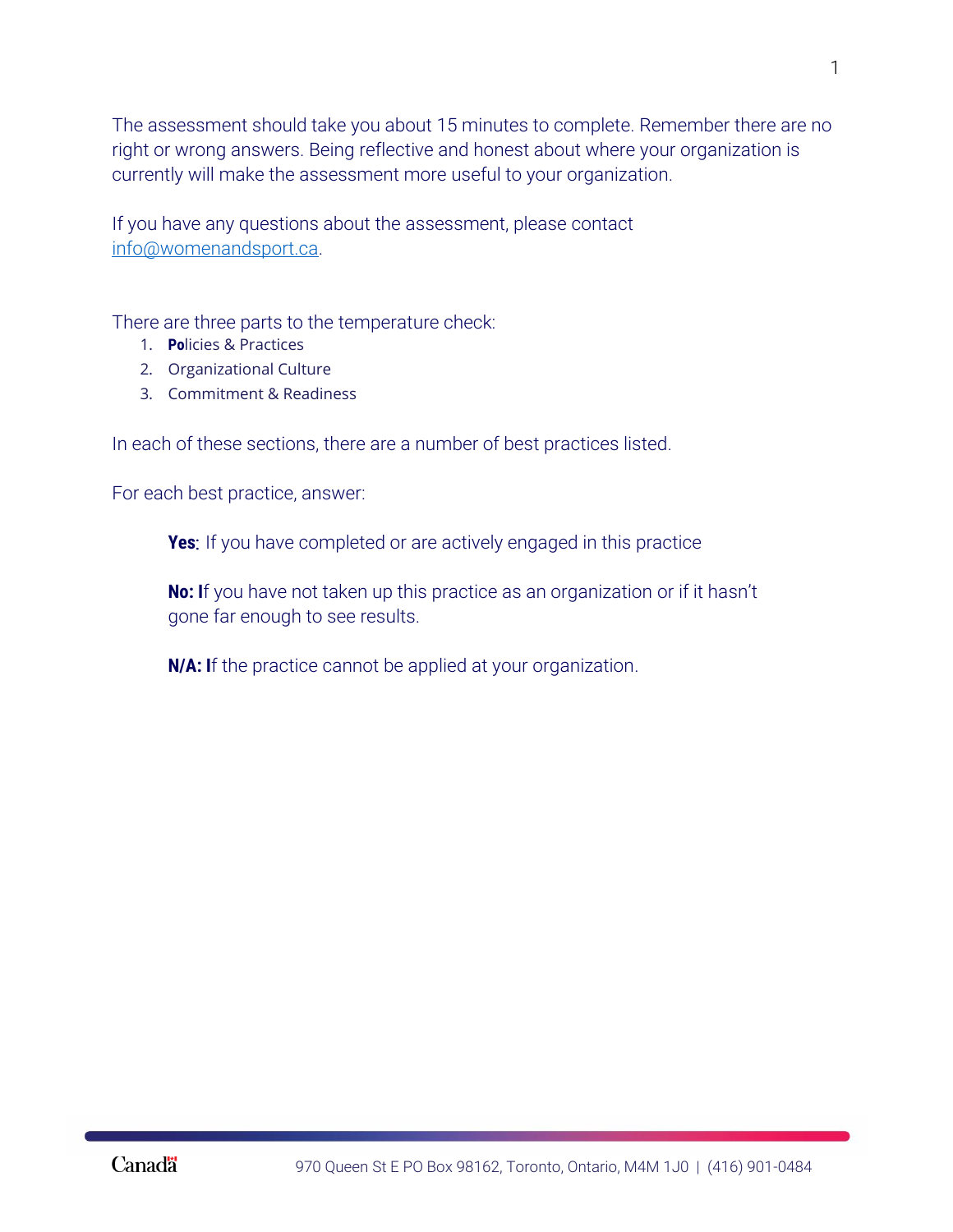## **Part 1: Policies & Practices**

Which, if any, of the following applies to your organization:

|                                                                                                                                      | Yes | <b>No</b> | N/A |           |
|--------------------------------------------------------------------------------------------------------------------------------------|-----|-----------|-----|-----------|
| We have a gender equity policy and implementation plan                                                                               |     |           |     |           |
| We have identified targets for increasing the number of<br>women and girls in our organization                                       |     |           |     |           |
| We have a strategy to recruit, retain and train women for our<br>board                                                               |     |           |     |           |
| We have a strategy to recruit, retain and train women for our<br>staff team                                                          |     |           |     |           |
| We have a strategy to recruit, retain and train women as<br>coaches and officials                                                    |     |           |     |           |
| We have programs focused on recruiting and retaining women<br>and girls as athletes                                                  |     |           |     |           |
| Our programs are aligned to the Long-Term Development<br>model and are consistent with the definition of Quality Sport               |     |           |     |           |
| Our programs are designed specifically to meet the unique<br>needs of women and girls                                                |     |           |     |           |
| We have clear metrics for tracking our progress on recruiting<br>and retaining women and girls                                       |     |           |     |           |
| We have offered training to staff, coaches and board<br>members on diversity, inclusion and equity                                   |     |           |     |           |
| We adhere to the recommendations of the Responsible<br>Coaching Movement (rule of two, background screening, and<br>ethics training) |     |           |     |           |
| 2. How many members sit on your Board of Directors?                                                                                  |     |           |     |           |
| How many Board members are women?<br>Is this at least 40%                                                                            |     | Yes       |     | <b>No</b> |
| 3. How many senior leadership positions are there in your organization?                                                              |     |           |     |           |
| How many of these positions are filled by women?<br>Is this at least 40%                                                             |     | Yes       |     | No        |
| 4. How many coaches are there at your organization?                                                                                  |     |           |     |           |
| How many are women?<br>Is this at least 40%                                                                                          |     | Yes       |     | <b>No</b> |
| 5. How many athletes are there at your organization?                                                                                 |     |           |     |           |
| How many are women/girls?<br>Is this at least 40%                                                                                    |     | Yes       |     | <b>No</b> |
|                                                                                                                                      |     |           |     |           |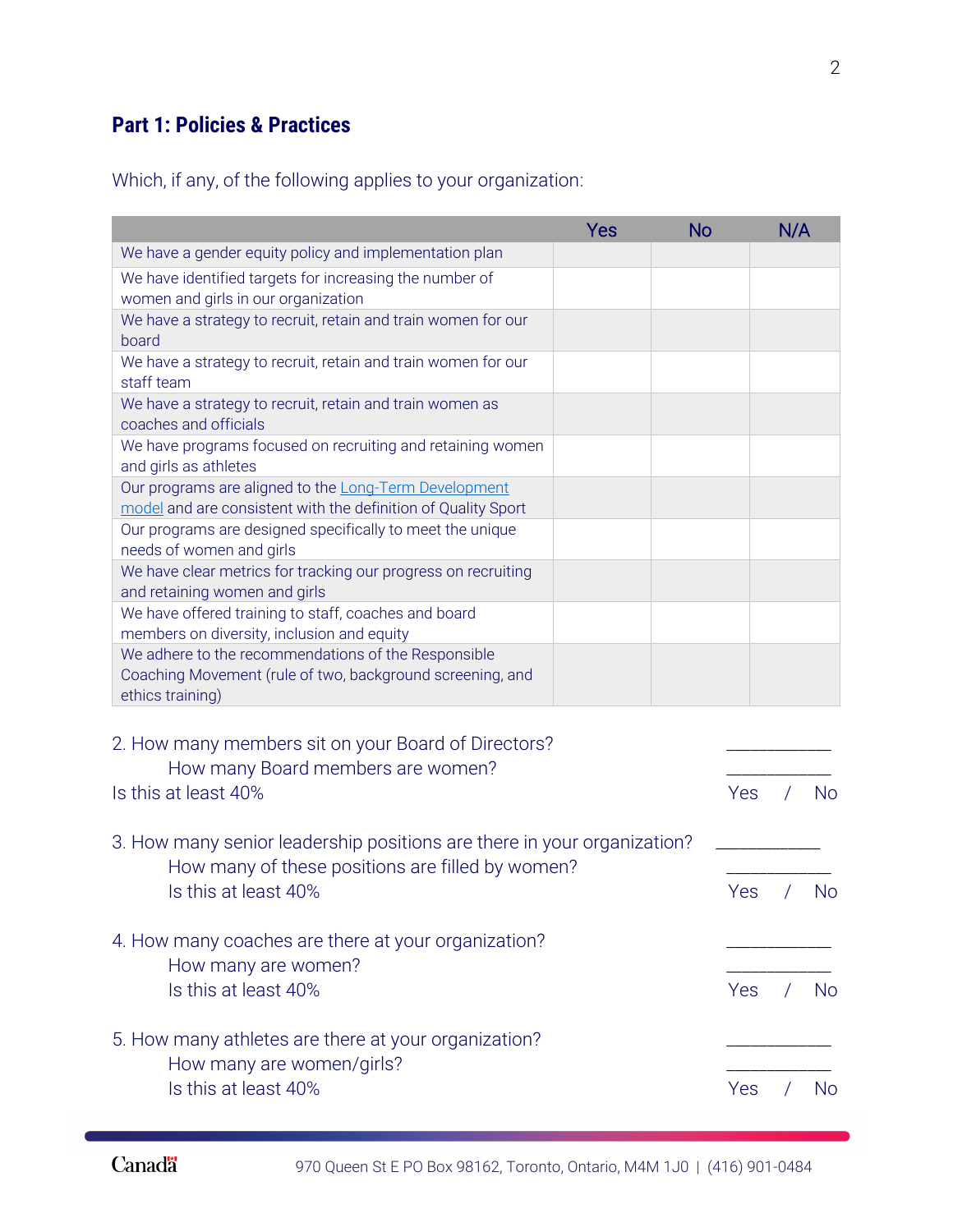| 6. How many other staff are there at your organization? |     |           |
|---------------------------------------------------------|-----|-----------|
| How many positions are filled by women?                 |     |           |
| Is this at least 40%                                    | Yes | <b>No</b> |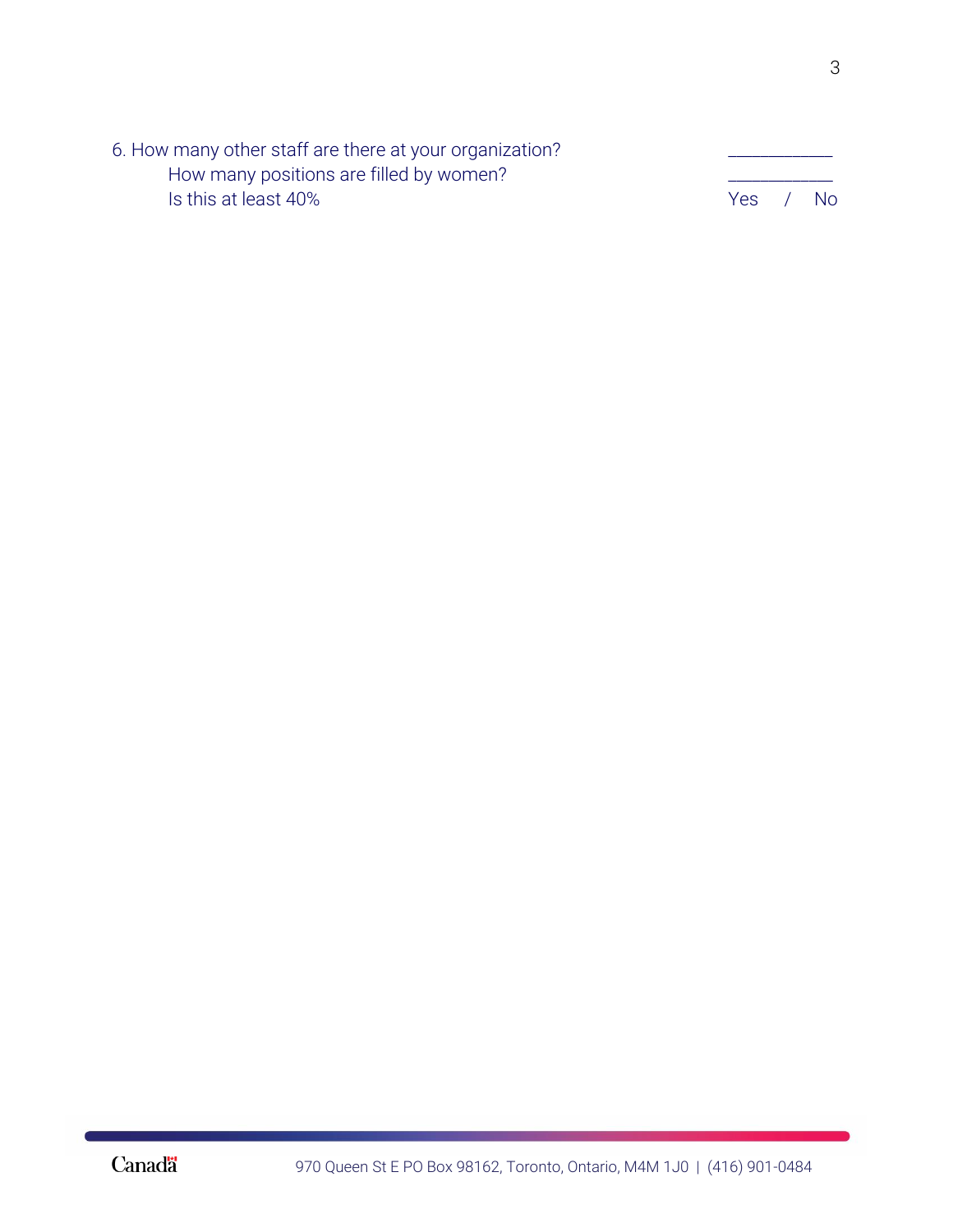# **Part 2: Organizational Culture**

Which, if any, of the following applies to your organization:

|                                                                                                                                                                                                                                                                                | Yes | <b>No</b> | N/A |
|--------------------------------------------------------------------------------------------------------------------------------------------------------------------------------------------------------------------------------------------------------------------------------|-----|-----------|-----|
| We recognize the contributions, skills and expertise of women<br>athletes, coaches, officials and leaders through awards and<br>recognition programs.                                                                                                                          |     |           |     |
| We offer access to professional development and mentorship<br>opportunities for all women staff, coaches, officials,<br>educators, and volunteers to increase their skills, confidence<br>and networks.                                                                        |     |           |     |
| Men in our organization are engaged in supporting the active<br>engagement of women and girls as participants and leaders in<br>our sport and our organization.                                                                                                                |     |           |     |
| We consult with women and girls to ensure we develop<br>programs that meet their needs, interests and experiences                                                                                                                                                              |     |           |     |
| We plan for and create transition opportunities for women<br>athletes to advance to other roles within the sport (e.g., as<br>coaches or officials), between sports (e.g., from weightlifting<br>to athletics, or to Active for Life.                                          |     |           |     |
| We accommodate the unique and intersecting needs of<br>women and girls, such as cultural and religious beliefs (e.g.,<br>offering halal or vegetarian food options, providing girl- or<br>women-only programs with women instructors, allowing girls<br>to wear hijabs, etc.). |     |           |     |
| We use inclusive language and images in all our<br>communications and promotional materials which reflects the<br>diversity of women and girls, and which avoids reinforcing<br>negative stereotypes.                                                                          |     |           |     |
| We profile women athletes, coaches, officials, board<br>members, etc. as role models for our entire membership, and<br>focus on their skills, achievements and contributions.                                                                                                  |     |           |     |
| We train program leaders/coaches on how to engage and<br>coach women athletes, and ensure they understand the<br>variations in motivation, social dynamics, skill level,<br>maturation, and demands in their personal lives.                                                   |     |           |     |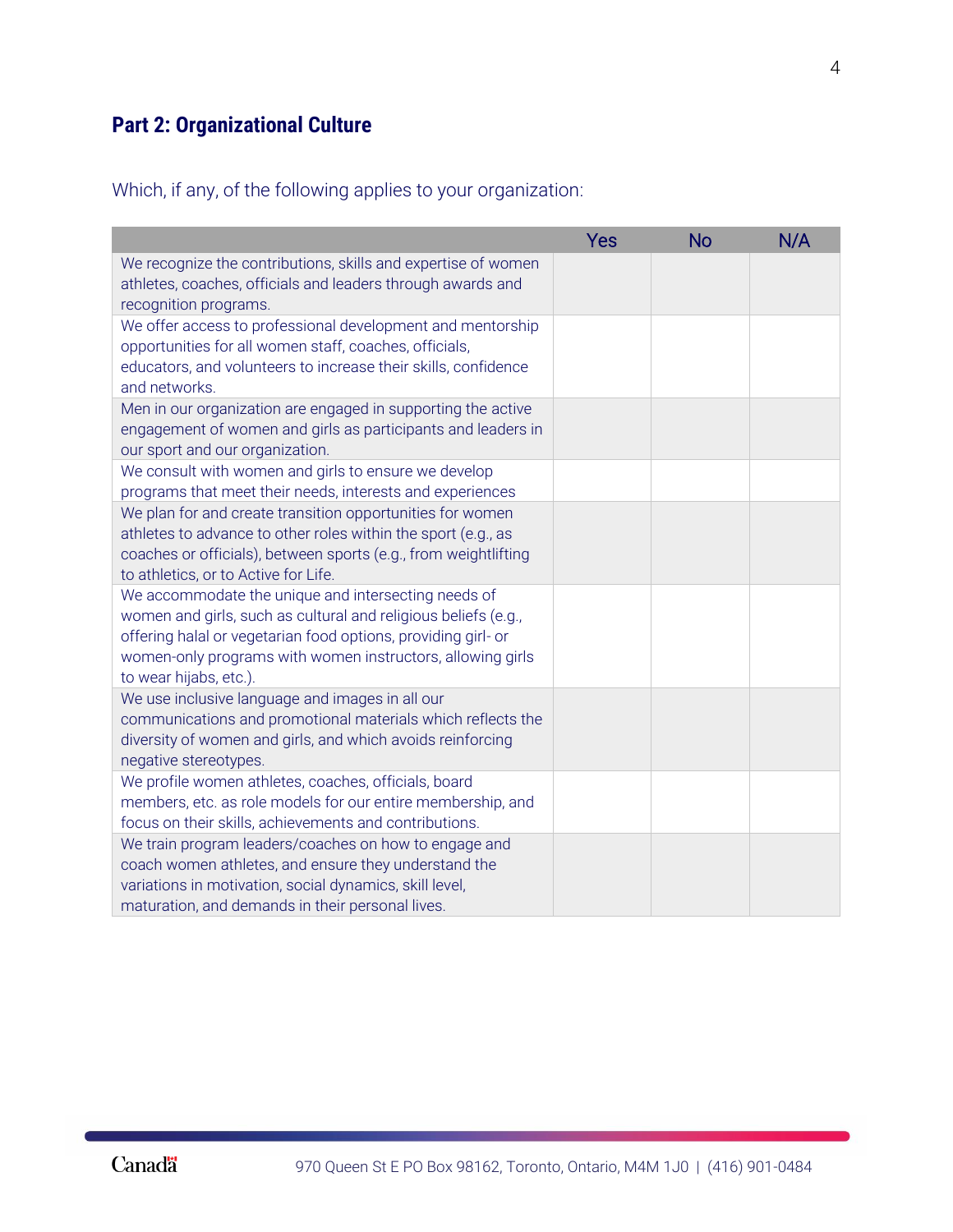# **Part 3: Commitment & Readiness**

Which, if any, of the following applies to your organization:

|                                                              | Yes | Nc | N/A |
|--------------------------------------------------------------|-----|----|-----|
| Overall, are you confident in your organization's commitment |     |    |     |
| to improving the participation and leadership of women and   |     |    |     |
| girls?                                                       |     |    |     |
| Our commitment to equity for girls and women is              |     |    |     |
| demonstrated by its integration into our strategic and/or    |     |    |     |
| annual plans.                                                |     |    |     |
| We have a dedicated budget line to invest in developing and  |     |    |     |
| implementing strategies to engage more women and girls.      |     |    |     |
| Equity, inclusion and diversity has been assigned to a staff |     |    |     |
| lead or committee within our organization.                   |     |    |     |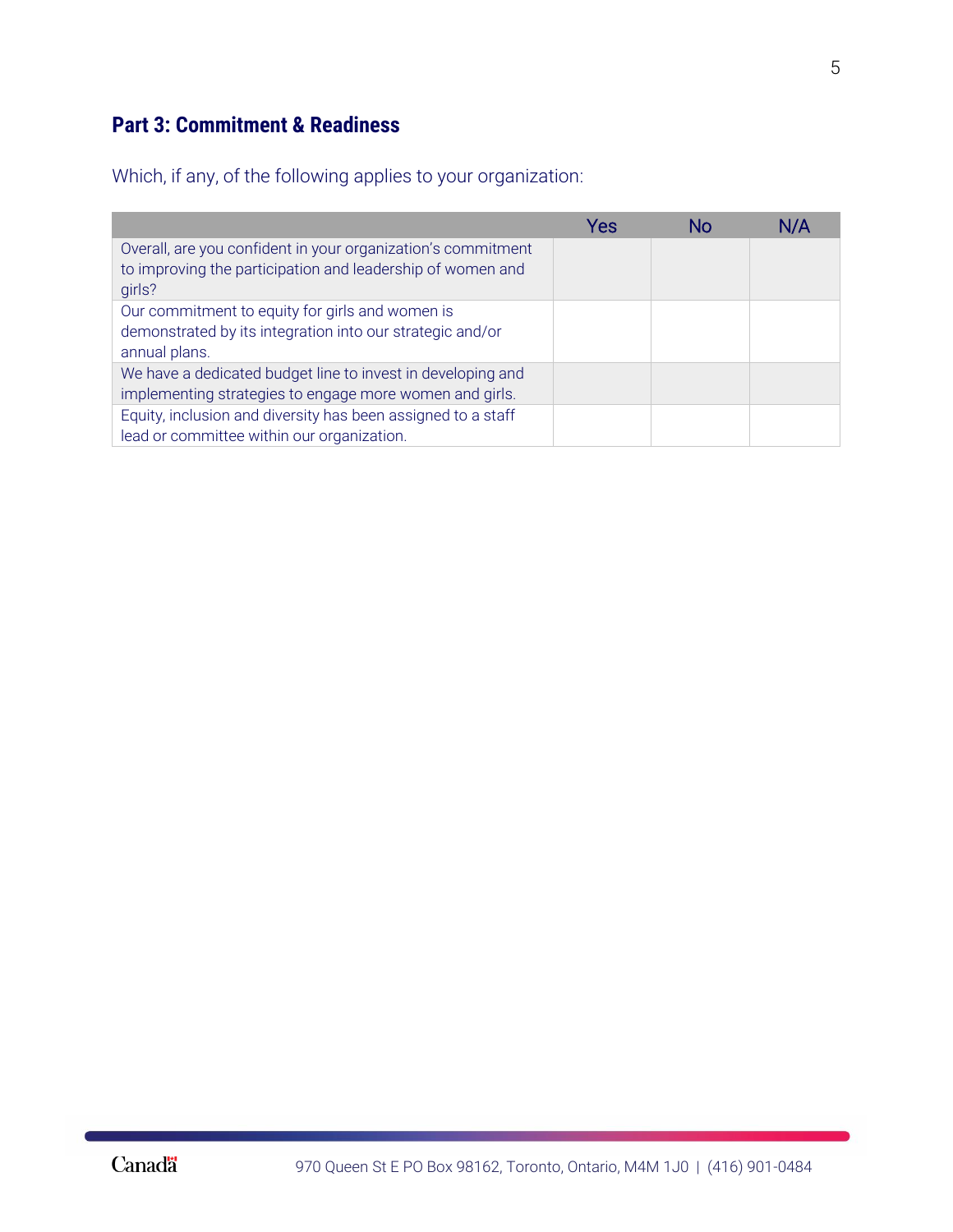### **Results**

**Yes Total** \_\_\_\_\_\_\_\_ - If this is your highest score, then excellent! The questions above highlight some best practices that you can share and continue to encourage in your organization and for others. Continue to build on your commitment by asking the following questions:

- How are we doing?
- Are we as successful as we would like to be?
- What can we improve?

**No Total** \_\_\_\_\_\_\_- If this is your highest score, don't fret! Knowing where you can improve is half the battle. Commit to new ways of working by asking:

- What are our barriers to implementing best practices?
- What holds us back?
- Where might we get new energy and commitment for making changes?
- For no's you identified, ask your team how might we initiate these practices within our organization?
- What are our goals and priorities?

#### **Based on these results, our priorities for action are:**

- 1.
- 2.
- 3.
- 
- 4.
- 
- 5.

For support with determining priorities, please check out Same Game: A Step-By-Step

[Toolkit to Bring Your Gender Equity Vision to Life.](https://womenandsport.ca/resources/tools/same-game/) 

Now that your team has your results, share these back with your Board, senior leadership, and staff. Use the questions above to facilitate a conversation, where you can begin setting priorities for moving forward.